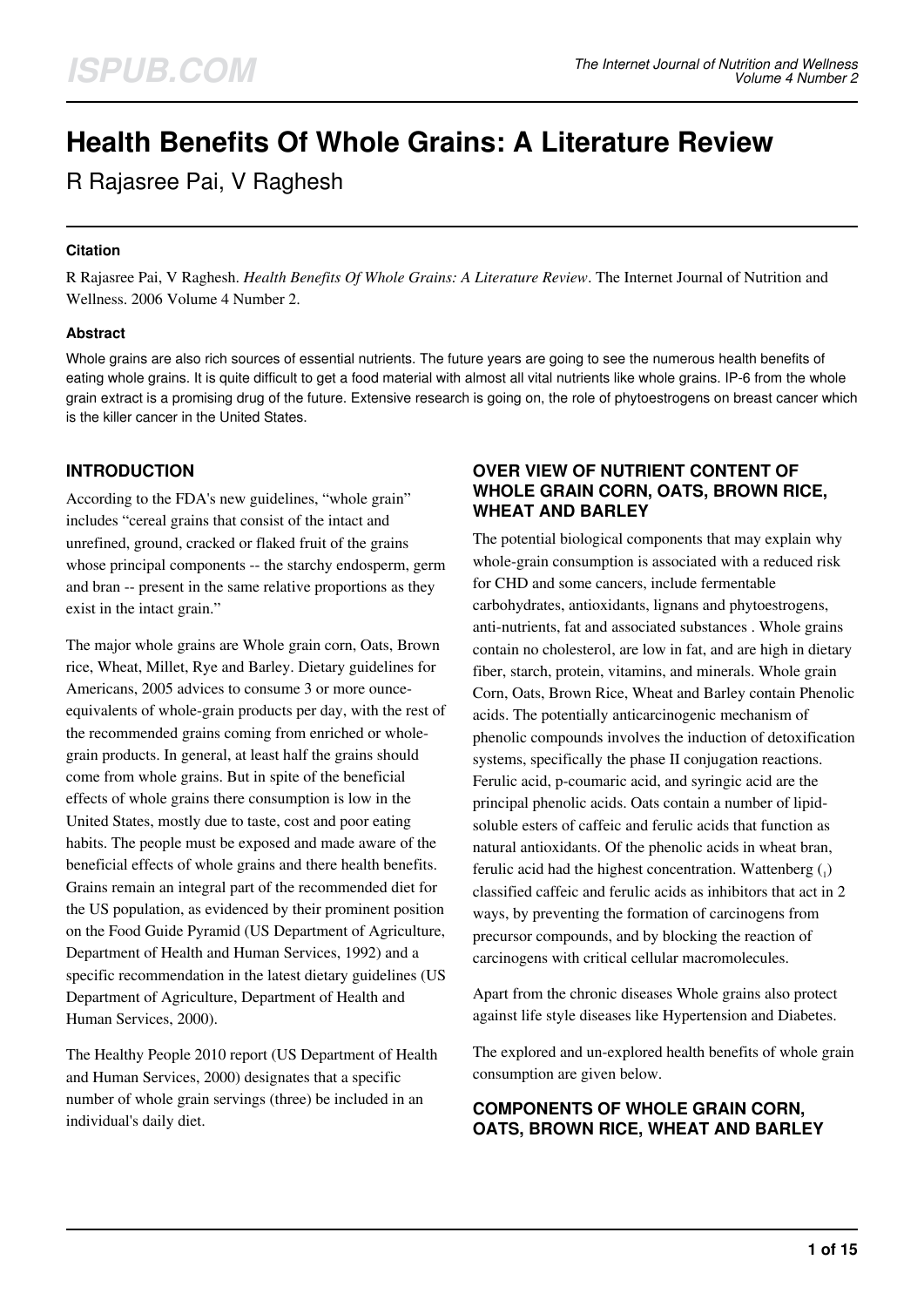## **AND THEIR ACTIONS BIOCHEMICAL CONSTITUENTS AND THEIR BENEFICIAL ACTIONS**

#### **Figure 1**

| Component                       | Favorab-le<br>lipid profile | Tumor<br>rappression | Antiott-<br>idant | Hormone<br>modulation | Cardio<br>protect-<br>ive | Immunomod<br>ulation | Bone growth<br>& minera-<br>lization |
|---------------------------------|-----------------------------|----------------------|-------------------|-----------------------|---------------------------|----------------------|--------------------------------------|
| Omega 3<br>and 6 fatty<br>acida | $+ + +$                     | $\ddot{}$            | $^{+}$            | $\sim$                | $+ + + +$                 |                      |                                      |
| Bets.<br>carotene               | $^{+}$                      | ÷                    | $^{+}$            |                       |                           | $++++$               |                                      |
| Selenium                        |                             | $+ +$                | $++$              |                       | $++$                      | $\pm$                |                                      |
| Phenolics                       |                             | ÷                    | $+ + +$           |                       |                           |                      |                                      |
| Phytocestro<br>gens             |                             | $+ + +$              | 444               | 4444                  |                           |                      |                                      |
| Vitamin E                       | $^{++}$                     | $^{+}$               | $^{++}$           | $\sim$                | $^{+}$                    | $+ + +$              |                                      |
| Riboflavin                      |                             | ÷                    | $^{+}$            |                       |                           |                      |                                      |
| Thiamis                         |                             |                      |                   |                       | $^{+}$                    |                      |                                      |
| Fiber                           | $+ +$                       | $+$                  | $+$               | $+$                   | $+ + +$                   |                      |                                      |
| Copper                          |                             |                      |                   |                       |                           |                      | $+$                                  |
| Phosphates                      |                             |                      |                   |                       |                           |                      | $***$                                |
| Phytates                        |                             |                      | $+ + +$           |                       |                           | $+ +$                |                                      |
| Avenath-<br>ranides             |                             |                      | $+$               |                       |                           |                      |                                      |
| Fatty acids                     | $^{+++}$                    |                      | ÷                 |                       | $+ + +$                   |                      |                                      |

## **PHYTOESTROGENS IN WHOLE GRAINS AN INTRODUCTION**

Phytoestrogens are a group of biologically active plant substances with a chemical structure that is similar to that of estradiol, an human estrogen. This structural similarity accounts for the ability of these compounds to bind to estrogen receptors in various cells and exert estrogenic or antiestrogenic effects  $(_{2,3,4})$ .

Phytochemicals are most varied and abundant in the outer layers of grains and include Lignans, Isoflavones and Coumestans. The major bioactive Isoflavons are Genistein and Daidzein which are derived from the precursors Biochanin A and Formononetin respectively. Two major Lignans, Enterolactone and Enterodiol are produced from Matairesinol and Secoisolaritiresinol respectively. Coumeserol is the most important coumestan consumed by humans. Lignans Matairesinol and Secoisolariciresinol are converted in human gut to Enterolactone and Enterodiol. Production of Enterolactone relies on colon microflora  $\binom{1}{5}$ .

Lignans are compounds with a 2,3-dibenzylbutane structure  $\binom{6}{7}$  and have a diphenolic structure similar to that of estrogenic compounds, which has created interest in a possible estrogenic function for these compounds. These hormonally active compounds may protect against hormonally mediated diseases  $\binom{6}{}$ .

Recently, some of the phytoestrogen Mammalian lignan production from plant foods was studied by Thompson et al  $\left(\frac{1}{2}\right)$  who used an in vitro fermentation method with human fecal microflora. Adlercreutz et al  $\binom{8}{0}$  found that total urinary lignan excretion in Finnish women was positively correlated with total fiber intake, total fiber intake per kg body weight,

and grain fiber intake per kg body weight. The traditional Finnish diet is believed to be richer in lignans than typical Western diets due to the relatively high intake of wholegrain products. A recently published study  $\binom{10}{10}$  says that whole grains and the bran are concentrated sources of lignans; which includes whole-grain wheat and whole-grain oats. Seeds also contain high amounts of lignans. Hence whole grains can protect against estrogen hormone mediated diseases due to there high Lignan Content.

Lignan compounds have been reported to possess a broad spectrum of biological properties, giving them the potential to reduce the risk of breast, prostate and colon cancers as well as cardiovascular diseases  $(1,1,12,13)$ .

## **ANTIESTROGENIC ACTION OF PHYTOESTROGENS OF WHOLE GRAIN- OATS**

Due to structural similarities to endogenous estrogens, phytoestrogens acts as weak estrogens and compete with 17β-estradiol for binding to the intranuclear estrogen receptor protein to modulate gene transcription  $(14,15)$ . At least 2 distinct oestrogen receptors have been described and found to be expressed in various tissues  $_{14}$ ), including adipose tissue  $_{16}$ ). Phytoestrogens have been shown to bind to both estrogen receptors but bind more strongly to estrogen receptor  $\lfloor \frac{1}{17} \rfloor$ . Whether phytoestrogens have an estrogenic or antiestrogenic effect may depend on the amount of endogenous estrogens present. Any significant increase in the overall cycle length would be potentially beneficial in lowering the risk for hormone-dependent cancers. Phytoestrogens may also exert their biological effects via non-estrogen receptor-mediated mechanisms by inhibiting the activity of several enzymes, including protein tyrosine kinases (18), DNA topoisomerase I and DNA topoisomerase II  $_{19,20}$ , and ribosomal S6 kinase  $_{21}$ , which are involved in cell-signaling mechanisms and nuclear events such as cell proliferation and differentiation. Stoppage of these enzymes can protect against cancer by preventing cellular proliferation.

## **CONCERNS -CAN PHYTOESTROGENS CAUSE BREAST CANCER?**

Due to the slight estrogenic action of Phytoestrogens questions have been raised on the procarcinogenic action of Phytoestrogens associated with whole grains. But Phytoestrogens appear to have little effect on breast cancer risk at the levels commonly consumed by non-Asian US women  $\binom{2}{2}$ .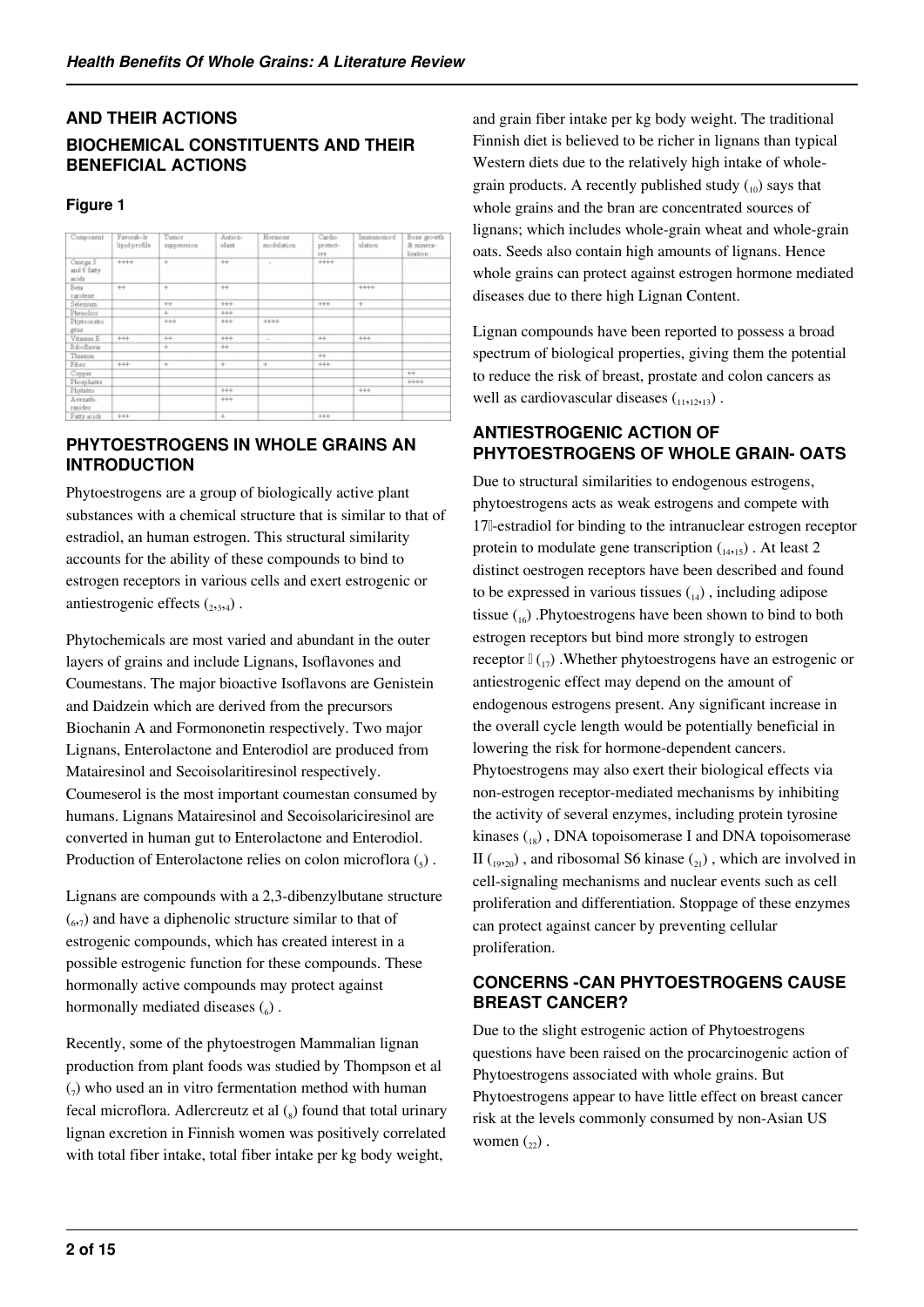#### **PROTECTIVE ROLE OF WHOLE GRAIN PHYTOESTROGENS IN ENDOMETRIAL CANCER**

Phytoestrogenic compounds, at the levels consumed in the typical American-style diet, are associated with reduced risk of endometrial cancer  $\binom{2}{2}$ . Another beneficial action of Phytoestrogens in Whole grain Oats.

## **PROTECTIVE ROLE OF WHOLE GRAIN PHYTOESTROGENS IN THYROID CANCER**

Epidemiological and pathological data suggest that thyroid cancer may well be an estrogen-dependent disease. Thyroid cancer prevention via dietary modification of phytoestrogen intake in other forms may be possible  $\binom{2}{2}$ . Hence whole grain intake may well prevent Thyroid cancers especially Oats.

## **PROTECTIVE ROLE OF WHOLE GRAIN PHYTOESTROGENS IN PROSTATE CANCER**

In human prostate cancer cell studies, Genistein and its precursor Biochanin A inhibit cell growth at relatively high concentrations.Genistein and Biochanin A are present in whole grains especially Oats  $(25)$ . These effects on human prostate cancer cells in culture are confirmed and extended to isoflavones, lignans and flavones.

Diet in countries with low prostate cancer risk may contain higher amounts of cancer-protective compounds, such as Phytoestrogens (lignans and isoflavonoids),

affecting hormone metabolism or action  $\binom{1}{26}$ . Additionally, phytoestrogens are known to have potent antioxidant activity.

#### **WHOLE GRAIN PHYTOESTROGENS IN OSTEOPOROSIS**

Lower levels of Isoflavanoids where found in Patients with Osteoporosis and hence whole grain Isoflavanoids may help in Osteoporosis(27).

## **WHOLE GRAIN PHYTOESTROGENS OTHER PROTECTIVE ACTIONS**

In the Iowa Women's Health Study, the Nurses' Health Study, and the Health Professionals Follow-Up Study, people who consumed at least three servings a day of whole grains had a 20 to 30 percent lower risk of diabetes over the next decade or so than people who ate roughly one serving a week. Whole Grain Phytoestrogens especially from Oats inhibits Glucose uptake into brush border cells of Intestinal epithelium, Increases basal insulin secretion from Pancreas,

Decreases conversion of glucose into lipids and decreases number of insulin receptors in Liver, Inhibits glucose conversion into lipids, stimulates basal lipolysis and epinephrine-induced lipolysis, and inhibits insulinstimulated glucose oxidation. Hence whole grains especially Oats lower the blood glucose levels in Diabetes.

## **ROLE OF WHOLE GRAIN PHYTOESTROGENS IN COLORECTAL CANCER**

Dietary lignan intake was associated with a significant reduction in colorectal cancer risk, as was Isoflavone intake. This finding that phytoestrogen intake may reduce colorectal cancer risk is important, because dietary intake is potentially modifiable and hence the old known ability of fibers in Whole grains to prevent colon cancer may be reaffirmed  $\binom{28}{28}$ 

## **WHOLE GRAIN PHYTOESTROGENS IN POST MENOPAUSAL WOMEN**

There are many observational and epidemiological studies suggest the potential benefit of Isoflavones on the post menopausal symptoms, like hot flushes, osteoporosis, mood variations, cardiovascular system and the estrogen dependent cancers which are all common in the post menopausal age group  $\binom{29}{29}$ .

## **FATS AND WHOLE GRAINS**

.

Though grains have low fat, they have a favorable fatty acid composition of oleic and linoleic acid and the other essential fatty acids . Grains are rich in other compounds such as the Sterols,Tocotrienols, and Oryzanol, which were found to have hypocholesterolemic effects in animal studies  $\binom{30}{30}$ . β-Sitosterol in grains reduced the incidence of tumors in rats  $\binom{31}{2}$ .

## **ANTIOXIDANT PROPERTIES OF WHOLE GRAINS**

Whole grains have significantly high Anti-oxidant content as any other food material. Whole grains are concentrated sources of vitamin E , Phytic acid , Riboflavin (vitamin B2), Phytoestrogens and Selenium which are powerful antioxidants, also tocotrienols. Wheat bran was shown to have antioxidant activity  $\binom{32}{2}$ . Whole grain products contain biologically active antioxidants that could act independently or with fiber in them to reduce disease  $\binom{33}{13}$ . Components in whole grains may bind carcinogens and thereby limit absorption by or contact with the gut.

Whole grain breakfast analyzed in a study contained from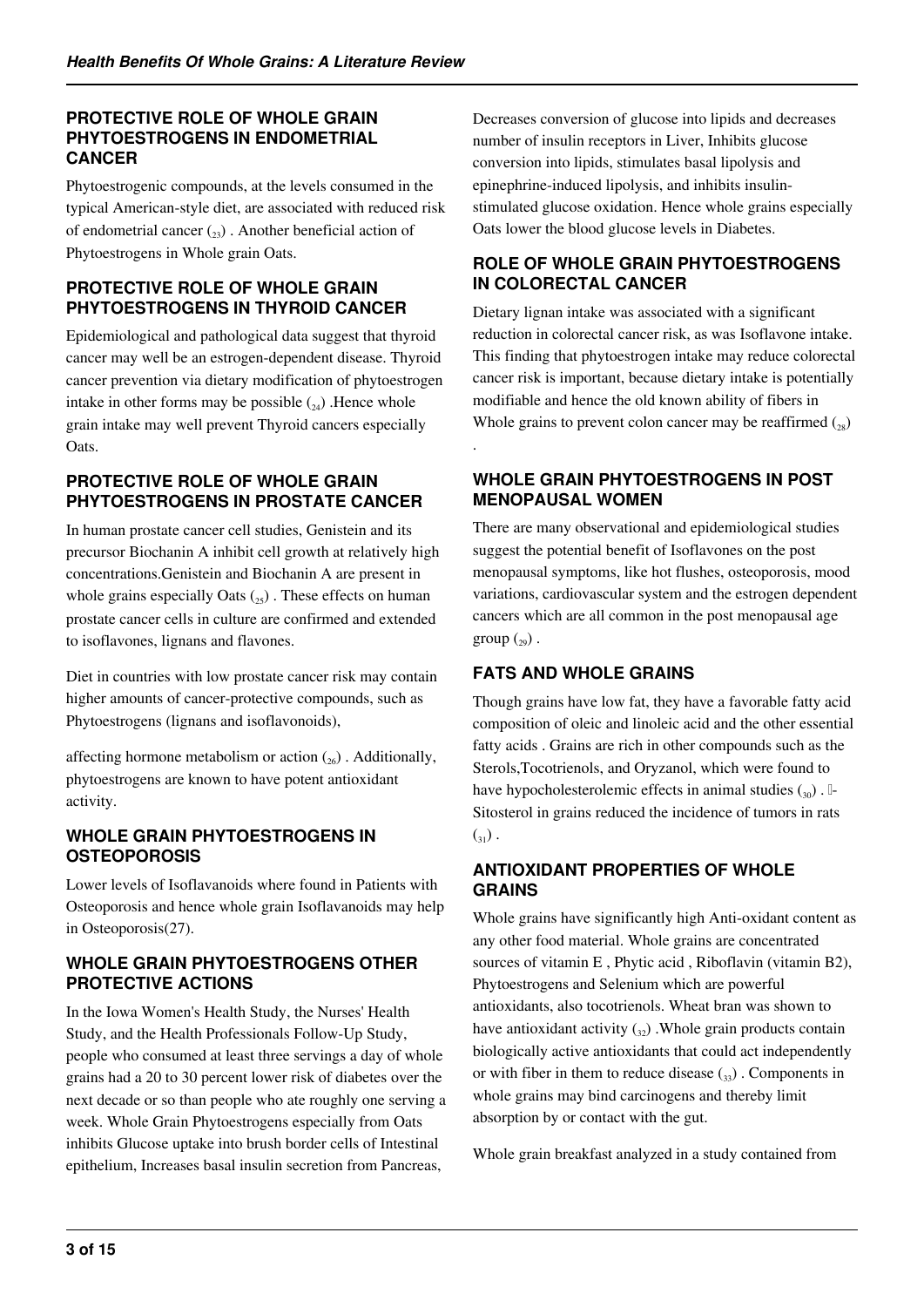2200-3500 TE. Fruits ranged from 600-1700 TE and vegetables averaged 450 TE,which clearly shows that whole grain breakfast had superior anti oxidant properties  $\binom{34}{4}$ .

## **PHTYIC ACID IN WHOLE GRAIN AS AN ANTIOXIDANT AND ANTICANCER AGENT**

Whole grains, such as whole wheat, contain powerful phytonutrients whose activity has gone unrecognized and more research need to be undertaken. Phytic acid chelates with various metals, which suppress damaging ironcatalyzed redox reactions  $\binom{35}{25}$ 

Dietary Phytic acid may suppress oxidant damage to the intestinal epithelium

## **IP-6 IN WHOLE GRAIN BROWN RICE AND WHEAT BRAN AS AN ANTICANCER AGENT**

Inositol hexaphosphate ( IP-6 ), is a naturally occurring carbohydrate found in brown rice, corn and wheat bran. It helps in the metabolism of Insulin and Calcium. It also helps hair growth, eye membrane development, bone marrow cell metabolism and helps the liver transfer fat. Fiber's health benefits may be due to the antioxidant, immune enhancing, and cardiovascular supporting activities of IP-6. P-6 has been reported to have in vivo and in vitro anti- cancer activity against numerous tumors, such as colon cancer, prostate cancer, breast cancer, liver cancer, chronic myeloid leukemia, pancreatic cancer, and rhabdomyosarcomas.

## **IP6 MODE OF ACTION**

When administered IP6 is rapidly taken into the cells and dephosphorylated to lower-phosphate inositol phosphates, which further interfere with signal transduction pathways and cell cycle arrest. Enhanced immunity and antioxidant properties can also contribute to tumor cell destruction. IP6 enhances the anticancer effect of conventional chemotherapy, controls cancer metastases, and improves the quality of life. IP6 inhibits human platelet aggregation in vitro. IP-6 decreases cell proliferation of malignant cells, and increases differentiation of malignant cells, often resulting in a reversion to normal cell. The rate and pattern at which IP6 is metabolized by cancer cells varies depending on the cell type. Treatment of all the cell lines tested so far demonstrates that it is cytostatic and not cytotoxic. The actions of IP6 involve signal transduction pathways, cell cycle regulatory genes, differentiation genes, oncogenes and tumor suppressor genes. IP6 inhibits the growth of breast cancer cells and is effective against estrogen responsive alpha-negative cells and adriamycin-resistant cell lines.

## **IP-6 IN WHOLE GRAINS RECENT USES**

Treatment of Pancreatic Cancer  $\binom{36}{36}$ , Prostatic Cancer  $\binom{37}{37}$ ,Rhabdomyosarcoma  $(s_8)$ , Anti-HIV-1 activity  $(s_9)$ , Hypolipidemic action of IP-6 prevention of fatty liver  $\binom{40}{40}$ , IP-6, a natural substance found in whole kernel corn and brown rice, activates natural killer cell function - inhibits cancer  $\binom{4}{4}$ , Inositol hexaphosphate inhibits growth and induces G1 arrest and apoptotic death of androgendependent human prostate carcinoma LNCaP cells  $(4, 2)$ , Growth inhibitory and apoptotic effects of inositol hexaphosphate in transgenic adenocarcinoma of mouse prostate (TRAMP-C1) cells  $\binom{4}{4}$ , Melanoma  $\binom{4}{4}$ .

## **VITAMIN E IN WHOLE GRAIN OATS AS AN ANTIOXIDANT ()**

Vitamin E is an intracellular antioxidant that protects polyunsaturated fatty acids in cell membranes from oxidative damage. Vitamin E keeps Selenium in the reduced state. Vitamin E inhibits the formation of nitrosamines. Fatsoluble ferulic and caffeinic acid present in grains could function to protect lipid membranes These esters are equal to tocopherols as antioxidants that prevent lipid oxidation.

#### **SELENIUM IN WHOLE GRAIN AS AN ANTIOXIDANT**

The amount of selenium found in grain is proportional to the Selenium content of the soil in which the grain was grown. Selenium functions as a cofactor for glutathione peroxidase, an enzyme that protects against oxidative tissue damage. Selenium prevents neoplasia in cells.

## **ANTINUTRIENTS**

Antinutrients found in grains include digestive enzyme inhibitors, Phytic acid, tannins Hemagglutinins, and. Protease inhibitors. Phenolic compounds, and saponins were shown to reduce the risk for cancers of the colon and breast in animals. Phytic acid, lectins, phenolic compounds, amylase inhibitors, and saponins were also shown to lower glucose, insulin, cholesterol, and triacylglycerol  $\binom{46}{46}$ . Protease inhibitors have inhibitory actions including both suppression of the expression of neoplasia in cells already exposed to a carcinogenic agent and inhibition of tumor promotion.

## **ANTICANCER PROPERTIES OF PHENOLIC ACIDS**

Of the phenolic acids in wheat bran, Ferulic acid had the highest concentration. The potentially anticarcinogenic mechanism of phenolic compounds involves the induction of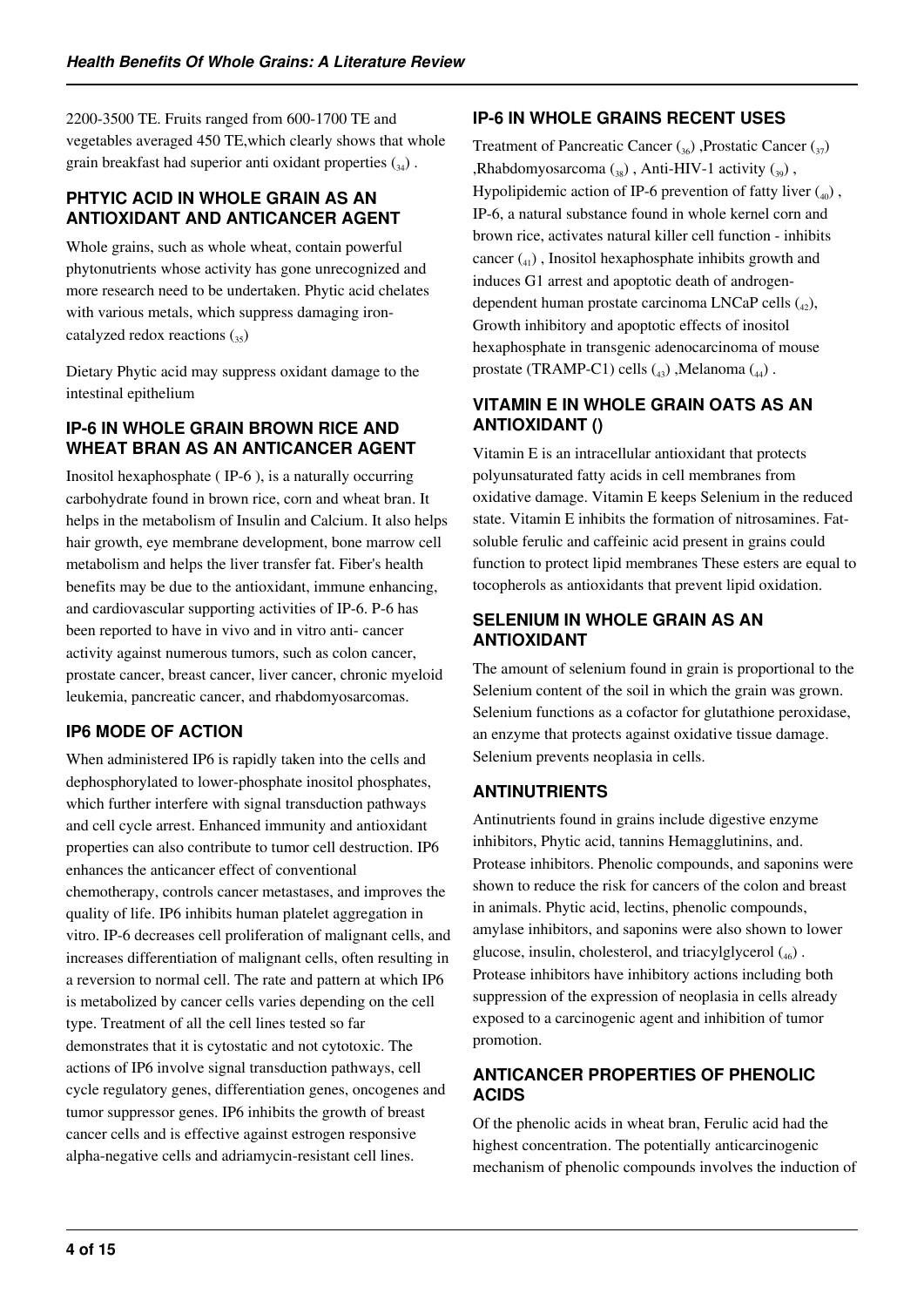detoxification systems, specifically the phase II conjugation reactions.

## **WHOLE GRAIN CARBOHYDRATES AND FIBER**

Carbohydrates function like dietary fiber and enhance the intestinal environment and help to improve immune function  $\binom{47}{47}$ . Whole grains contain high amounts of carbohydrates including dietary fiber, oligosaccharides and starch. Undigested carbohydrate is fermented by intestinal microflora to short-chain fatty acids. Undigested carbohydrates also increase fecal weight and speed of intestinal transit. Short-chain fatty acid production has been related to lowered serum cholesterol and decreased risk of cancer  $\binom{48}{48}$ . Insulin sensitivity may be an important mechanism whereby whole-grain foods reduce the risk of type 2 diabetes and heart disease  $(_{49})$ .

## **DIETARY FIBER FROM WHOLE GRAINS**

Dietary fiber is generally divided into two categories, soluble and insoluble. Soluble fibers form a gel in water and is found in oats, oat bran, barley. Insoluble fibers are found predominantly in: Wheat bran. Whole-grain foods are a rich source of both insoluble and soluble dietary fiber. Soluble fibers have been shown to help lower LDL cholesterol levels and therefore reduces the risk of coronary heart disease. Insoluble fibers also have been associated with decreased cardiovascular disease risk  $(s_0)$ .

#### **EFFECT OF DIETARY FIBER ON GASTROINTESTINAL SYSTEM OATS AND BARLEY**

Increased fecal bulk and decreased transit time allow less opportunity for fecal mutagens to interact with the intestinal epithelium. Oats, and barley contain about one-third soluble fiber and two-thirds insoluble fiber. Soluble fiber is associated with cholesterol-lowering effects and improved glucose response, whereas insoluble fiber is associated with improved laxation. Wheat bran was the type of fiber most consistently shown to inhibit carcinogenesis.

## **WHOLE GRAIN FIBER AND DIABETES**

Whole grain foods tend to have a low GI (glycaemic index). Consuming foods containing large amounts of dietary fiber like whole grains are lower blood sugar levels. High dietary fiber intake is better for patients with type 2 diabetes mellitus  $\binom{5}{1}$ . Consumption of whole grains reduces glycemic response  $\binom{5}{2}$ . Intact whole grains of barley, rice, oats, corn, and wheat have glycemic indexes of 36–81, with barley and oats having low values.

## **ANTINEOPLASTIC PROPERTIES OF WHOLE GRAIN FIBER**

Fermentation of dietary fiber produces butyrate, that is antineoplastic  $\binom{5}{5}$ . Fermentation of dietary fiber results in production of short-chain fatty acids, which lowers intestinal pH; this stops conversion of primary bile acids to secondary bile acids. At low pH, the solubility of free bile acids is reduced, so there is a decrease in carcinogenic activity  $\binom{54}{64}$ . Intake of whole grains and the fiber derived from them may reduce risk of upper aerodigestive tract cancers  $(s<sub>5</sub>)$ .

## **PROBIOTIC EFFECT OF WHOLE GRAINS**

Consumption of fructooligosaccharides increased bifidobacteria in the gut while decreasing concentrations of Escherichia coli, clostridia, and bacteroides  $(56,57)$ .

## **WHOLE GRAIN FIBER AND WEIGHT GAIN**

Whole grain products help in better weight control than refined grains. Weight gain is inversely associated with the intake of high-fiber, whole-grain foods .Refined foods tend to increase body weight.  $(s_8)$ .

## **WHOLE GRAIN FIBER AND MORTALITY**

The hypothesis that whole grain fiber consumption is associated with a reduced mortality risk in comparison to a similar amount of refined grain fiber was tested in 11,040 postmenopausal women enrolled in the Iowa Women's Health Study and those who consumed whole grains had 17% less mortality than those who consumed refined grains  $(59)$ .

## **WHOLE GRAIN FIBER AND GALLSTONES**

Eating foods high in insoluble fiber like whole wheat, can help women avoid gallstones due to Cholesterol lowering effect  $\binom{60}{60}$ 

## **MINERALS**

Minerals in whole grains are zinc, selenium , calcium, phosphates, sodium and potassium . Selenium in whole grains mainly benefits by its antioxidant properties. Phosphorous favours bone gone and bone mineralisation and prevents the development of osteoporosis.

#### **ZINC IN WHOLE GRAINS**

The zinc in whole grains is found in the germ and bran .. Zinc is a co factor of alcohol dehydrogenase, which detoxifies ethanol. Zinc helps to maintain body levels of vitamin A. Through this action, zinc may help maintain healthy skin cells and thus may be helpful in generating new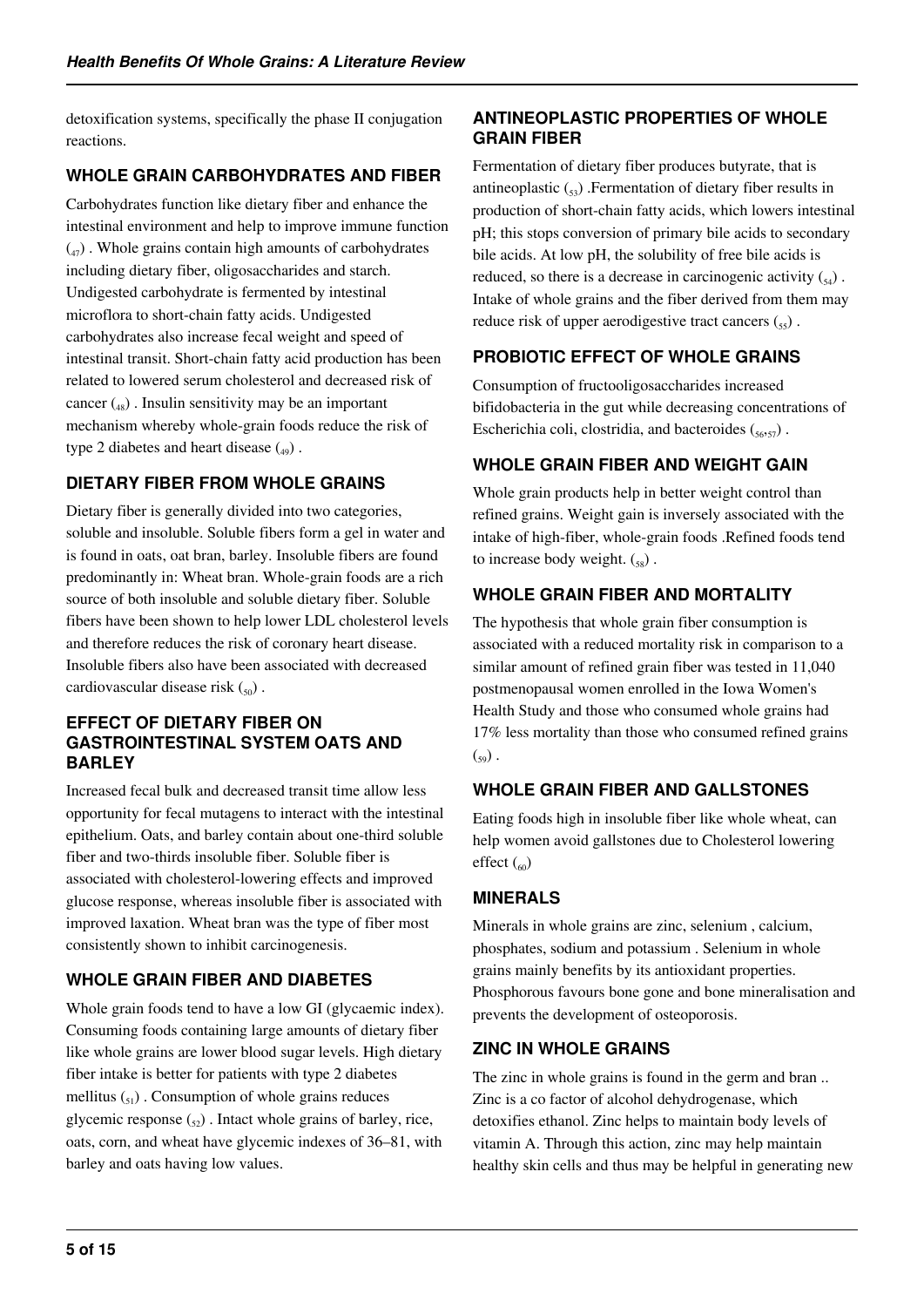skin after burns or injury. By helping collagen formation, zinc may also improve wound healing. Zinc aids the skin's oil glands and so may help in acne problems. Zinc in carboxypeptidase helps in protein digestion. Zinc is important for synthesis of nucleic acids. As part of superoxide dismutase (SOD), it protects cells from free radicals. Zinc maintains cell membrane structure and function. Zinc also supports immune function. Zinc improves antibody response to vaccines and can improve cell-mediated immunity. Zinc is necessary for Insulin activity and for normal taste sensation. Zinc has antiinflammatory function, especially in the joints and artery linings. Zinc is needed for lactate and malate dehydrogenases, both important in energy production. Zinc is a cofactor for alkaline phosphatase, which helps maintain bones.

# **WHOLE GRAIN VITAMINS**

The various vitamins present in whole grains include fat soluble vitamins like vitamin E and water soluble vitamins like B1(thiamine), B2(riboflavin), B5 (panthothenic acid) and folate.

## **THIAMINE (B1) IN WHOLE GRAIN RICE AND BENEFICIAL EFFECTS**

The heart depends on vitamin  $B_1$  for its proper function and Thiamine can be used as adjuvant in treatment of Cardiac failure. One double-blind study suggests that thiamine enhances mental function  $\binom{61}{1}$  and hence whole grains. Increased intake of vitamin  $B_1$  might slow progression to AIDS and enhance overall survival rate.  $\binom{6}{2}$  and so HIV patients must increase the intake of Whole grains especially Rice. Vitamin  $B_1$  may be helpful for Alzheimer's disease, Epilepsy and Fibromyalgia  $\binom{63,64}{}$ . Of all the whole grains Rice has highest amount of Thiamine.

## **RIBOFLAVIN (B2) IN WHOLE GRAIN AND BENEFICIAL EFFECTS**

Riboflavin provides energy for the body and also works as an anti oxidant. Riboflavin protects the body from Cataract, Migraine headaches, Burn injury infection, Anemia and Depression. Low levels of riboflavin in the diet and/or riboflavin deficiency has been associated with rheumatoid arthritis, carpal tunnel syndrome, Crohn's disease, colon cancer, atherosclerotic heart disease, and multiple sclerosis. It still requires research to know whether supplementing Riboflavin can decrease Carpal Tunnel Syndrome. Whole Grain diets can be used as dietary supplements for patients with the above mentioned diseases but it requires further

research.

# **BETA GLUCANS IN WHOLE GRAIN OATS, BARLEY AND IMMUNITY**

Beta-glucans can enhance the human immune system's response to bacterial infection. Beta-glucan helps neutrophils to navigate to the site of an infection quickly, it also enhances their ability to eliminate the bacteria. According to Jonathan Reichner of the Department of Surgery at Rhode Island Hospital and Brown University, priming neutrophils with beta-glucan helps neutrophils quickly locate the bacteria within infected tissue.

# **WHOLE GRAINS AND PERIODONTITIS**

Increasing whole grain in the diet without increasing total energy intake may reduce periodontitis risk  $\binom{65}{65}$ .

# **SUMMARY & CONCLUSIONS**

In the oldest known book of Chinese medicine Classic of Internal Medicine first remedy for disease is a ten-day period during which the patient eats only rice. From this we can infer about the medicinal value of Whole grains especially rice. Below is a summary of the beneficial effects of Whole grain Corn, Oats, Brown Rice, Wheat and Barley

## **WEIGHT CONTROL**

The dietary fiber found in whole grains helps promote a feeling of satiety, which reduces the amount of food eaten. The role that other components of whole grains contribute to weight management is not well defined. But, magnesium, a component of whole grains is found to have a role in reducing weight as well.

Whole-grain intake was inversely associated with body mass index, waist-to-hip ratio, total cholesterol, LDL cholesterol and fasting insulin.

Omega 3 and omega 6 fatty acids, thiamine and phosphorous prevent depression associated with eating disorders.

## **CARDIOPROTECTIVE ROLE**

Dietary fiber found in whole grains (especially the soluble fiber found in oats and barley)may help reduce the absorption of dietary cholesterol. The bran and germ contribute a variety of substances, which also play a role in reducing the risk of heart disease, so also, trace minerals, and a variety of phytochemicals .

Observational findings suggest a beneficial effect of whole-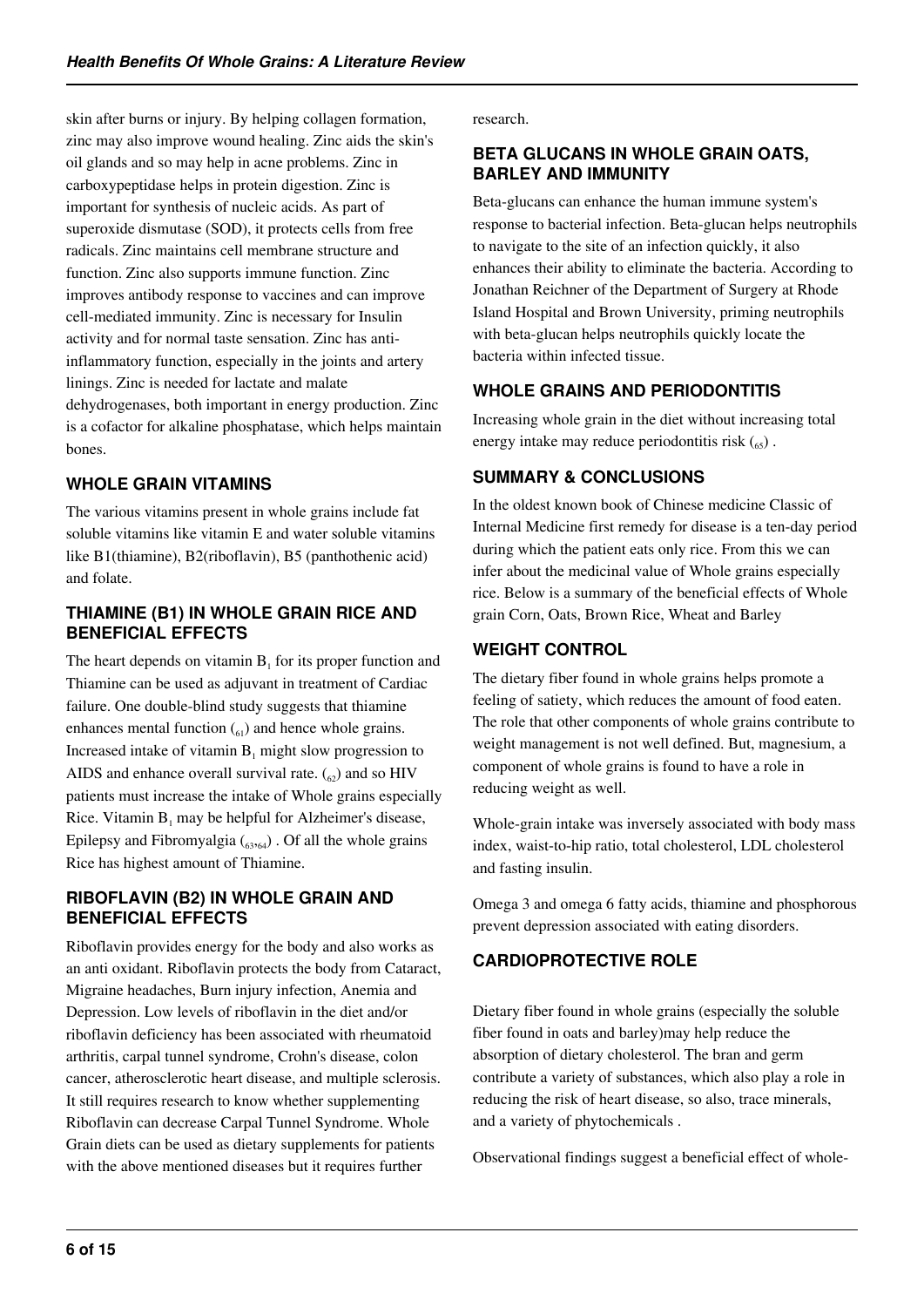grain and fruit and vegetable consumption on the risks of total mortality and incident Coronary artery disease (CAD), but not on the risk of ischemic stroke  $\binom{66}{66}$ .

Whole-grain breakfast cereal intake was found to be inversely associated with total and Cardiovascular diseasespecific mortality, independent of age; body mass index; smoking; alcohol intake; physical activity; history of diabetes, hypertension, or high cholesterol  $\binom{67}{67}$ .

Increased intake of whole grains may protect against coronary heart disease. Whole-grain consumption and risk of coronary heart disease: results from the Nurse's Health Study  $\binom{68}{}$ .

Long-term cohort studies have indicated that whole-grain consumption reduces the risk of both type 2 diabetes and cardiovascular disease  $\binom{60}{6}$ .

Increased intake of whole-grain foods has been related to a reduced risk of developing diabetes and heart disease. In men, a diet high in whole grains is associated with a reduced risk of type 2 diabetes  $\binom{70}{2}$ .

An inverse association was observed between whole grain intake and ischemic stroke risk. This inverse association remained essentially unchanged with further adjustment for known CVD risk factors, including saturated fat and transfatty acid intake. These prospective data support the notion that higher intake of whole grains may reduce the risk of Ischemic stroke  $\binom{7}{1}$ .

## **DIABETES MELLITUS**

Consuming whole grains, within an overall balanced diet, is one way to reduce the risk of developing diabetes. Dietary fiber (especially soluble dietary fiber found in whole oats and barley) helps reduce the rate of carbohydrate absorption and supports appropriate insulin response to carbohydrate in the diet.

Whole-grain intake is favorably associated with metabolic risk factors for type 2 diabetes and cardiovascular disease in the Framingham Offspring Study  $\binom{7}{2}$ .

Substituting whole- for refined-grain products may decrease the risk of diabetes mellitus  $\binom{7}{2}$ . Whole-grain intake is favorably associated with metabolic risk factors for type 2 diabetes and cardiovascular disease in the Framingham Offspring Study  $_{74}$ )

## **GASTROINTESTINAL HEALTH**

Increased intake of whole grains with higher contents of insoluble fiber (such as whole wheat or brown rice) can prevent or treat constipation. Both the soluble and insoluble fibers found in a variety of whole grains promote overall bowel health, including a reduction in the risk of colon cancer. They prevent the development of gallstones by reducing absorption of cholesterol.

## **CANCER**

Phytochemicals (antioxidants and phytoestrogens) and trace minerals (such as selenium) found in whole grains are found to inhibit the development or progression of various types of cancer. Insoluble fiber (found in large amounts in whole wheat and brown rice) increases fecal bulk and speeds up transit in the colon. Cancer-causing agents thus have less time in contact with cells lining the large intestine.

Bacteria break down soluble fibers (found in large amounts in oats and barley) in the large intestine and helps enhance the health of colon cells and reduced the co carcinogenic effects of bacteria and bile. Other potential mechanisms whereby whole grains may protect against disease include binding of carcinogens and modulation of the glycemic response  $\binom{7}{75}$ .

Whole grain ones a favourable indicator of the risk of upper aerodigestive and respiratory tract neoplasms  $\binom{76}{16}$ .

Substitution of whole for refined grain may reduce chronic disease risk in the United States  $\binom{7}{7}$ .

Higher frequency of whole grain food intake is an indicator of reduced risk of several neoplasms  $_{78}$ ).

Nevertheless there is a striking consistency in reduced risk for colorectal and gastric cancers associated with intake of whole grain, also found in isolated studies of endometrial cancer and coronary heart disease. Because reduced risk was not associated with refined grain intake, these findings do not appear to be confounded by participant confusion concerning refined vs. whole grains  $\binom{79}{6}$ .

The case-control evidence in the study conducted by Jacobs et al is supportive of the hypothesis that whole-grain intake protects against various cancers  $(^{80})$ .

#### **IMMUNITY**

Zinc has also been shown to support immune function. Zinc will improve antibody response to vaccines and can improve cell-mediated immunity by helping regulate the function of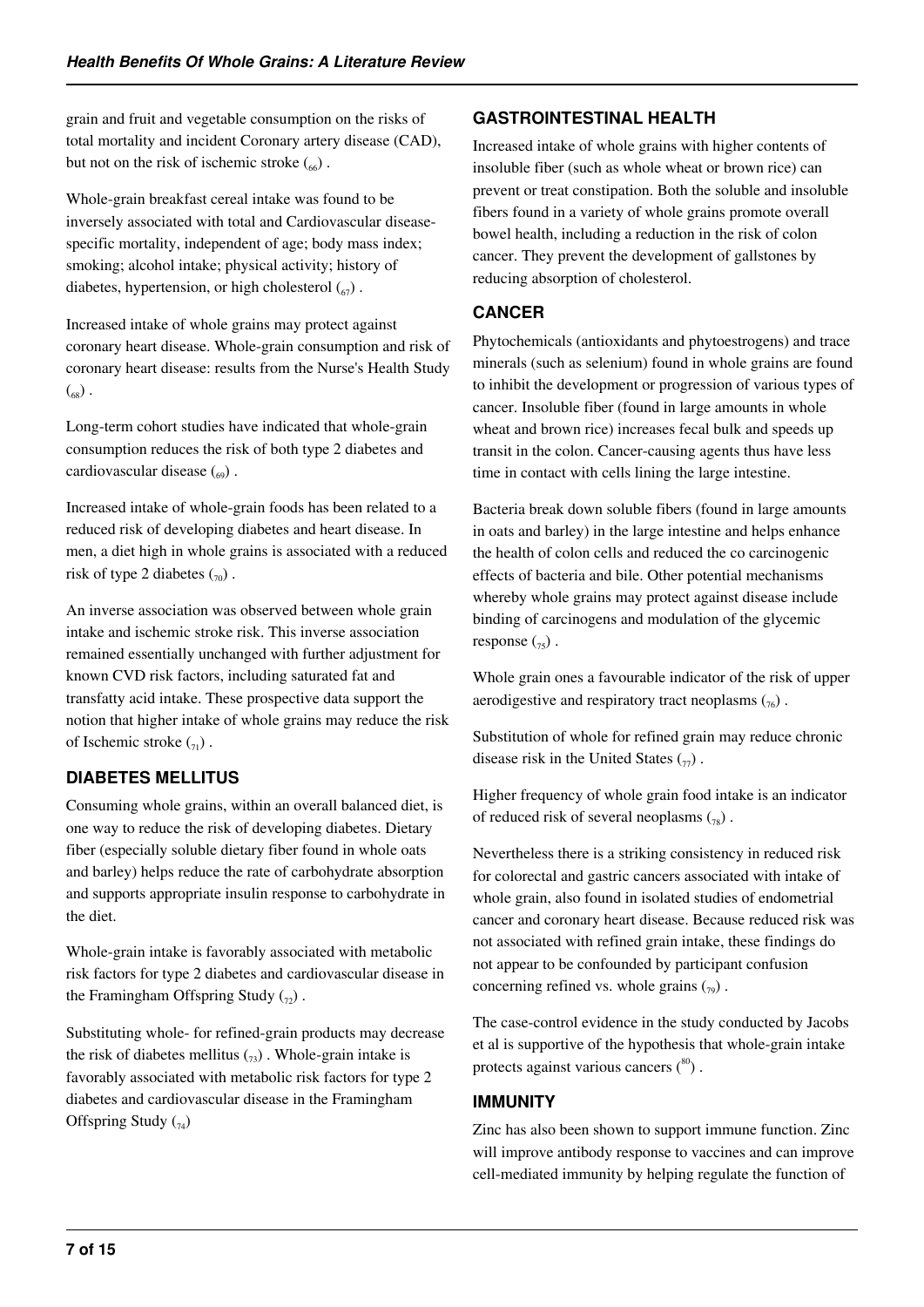the white blood cells. A somewhat higher amount of zinc has caused an increase in production of T lymphocytes, important agents in cell-mediated immunity.

Beta glucan enhances the body's response to bacterial infections. It helps in the chemotaxis and phagocytosis of neutrophils. Selenium and vitamin A enhance immunity.

## **CONCLUSIONS**

The following conclusions were reached after a thorough estimation of the various aspects of whole grains.

1. Wheat has the lowest total calories per 100gram weight and is recommended for obese, those with metabolic syndrome and type 2 diabetes mellitus.

2. Dietary fiber is maximum in barley among the whole grain products and regular consumption of one cup of barley a day (contains 30 grams of dietary fiber) is likely to prevent constipation, hemorrhoids and diverticulosis.

3. Vitamin E is maximum in 100 gram of brown rice when compared to other whole grains and consumption of around 6 and half cups of brown rice a day gives sufficient vitamin E. Tocotrienol(vitamin E) in barley suppresses HMG co A reductase enzyme and thereby reduces LDL (bad cholesterol).

4. Omega 3 and omega 6 fatty acids are present in huge proportions of oats when compared to other grains and it has cardio protective and anti inflammatory properties. Omega three and omega six fatty acids in oats has been shown to have the ability to prevent depression.

5. Maximum proteins are present in oats, which is 17times that in brown rice and double that in corn and barley. Next to oats in protein is wheat, which has 14 times the amount of protein in rice. Consuming 2 cups of oats/ 2 and half cups of wheat a day can adequately meet the recommended dietary allowance of protein.

6. Vitamin A(beta carotene) is present in small amounts in barley and wheat though carotene is present only in yellow maize.

7. Maximum amount of thiamine is present in 100-gram oats compared to the other whole grains. Consumption of three fourth cup of oats or one and a quarter cups of wheat/corn/brown rice a day improves memory and cognition significantly.

8. Consuming one-fourth a cup of wheat/corn or half cup of

rice/oats/barley can provide sufficient amount of vitamin B2, which prevents the development of cataract.

9. Maximum amount of niacin is present in wheat barley and brown rice, which is vital for healthy skin, absorption of amino acids, good cognition and memory. One and a half cups of wheat/brown rice a day can provide sufficient niacin.

10. Panthothenic acid which is found most in brown rice, oats and wheat in that order is found to be an anti stress vitamin which modulates the function of the adrenal glands. One and a half cup of brown rice/oats will meet the RDA requirements of panthothenic acid.

11. Maximum amount of calcium is present in wheat, though the amount is not very significant.

12. Phosphorous is present in very high proportions in oats and consuming three-fourth cup of oats will adequately meet the RDA requirements of phosphorous which is essential for normal bone mineralisation, skeletal muscle function and to prevent lethargy. One cup of rice/wheat and 2 cups of barley and corn will provide similar effects.

13. All of the whole grains no cholesterol, which helps in lowering the incidence of atherosclerosis, coronary heart diseases, stroke and gall stones.

14. Selenium is maximally present in wheat that is a very powerful antioxidant and it prevents the development of cardiomyopathy and ageing and it also protects against various tumors.

15. Maximum folate, though not in very significant amounts, is present in oats.

16. Vitamin B6 is maximal in corn and brown rice.

17. Potassium is present maximally in wheat and oats, three and a half cups of which can provide adequate potassium as per the RDA requirements.

18. Sodium is minimally present in wheat and oats the excess of which can cause the development of edema and aggravation of hypertension.

20. Total fat is minimum is barley and wheat and maximum in oats and the saturate fat is maximum in oats/rice and minimum in wheat/barley.

21. Whole grains contain much more nutrients and fiber when compared to processed food materials.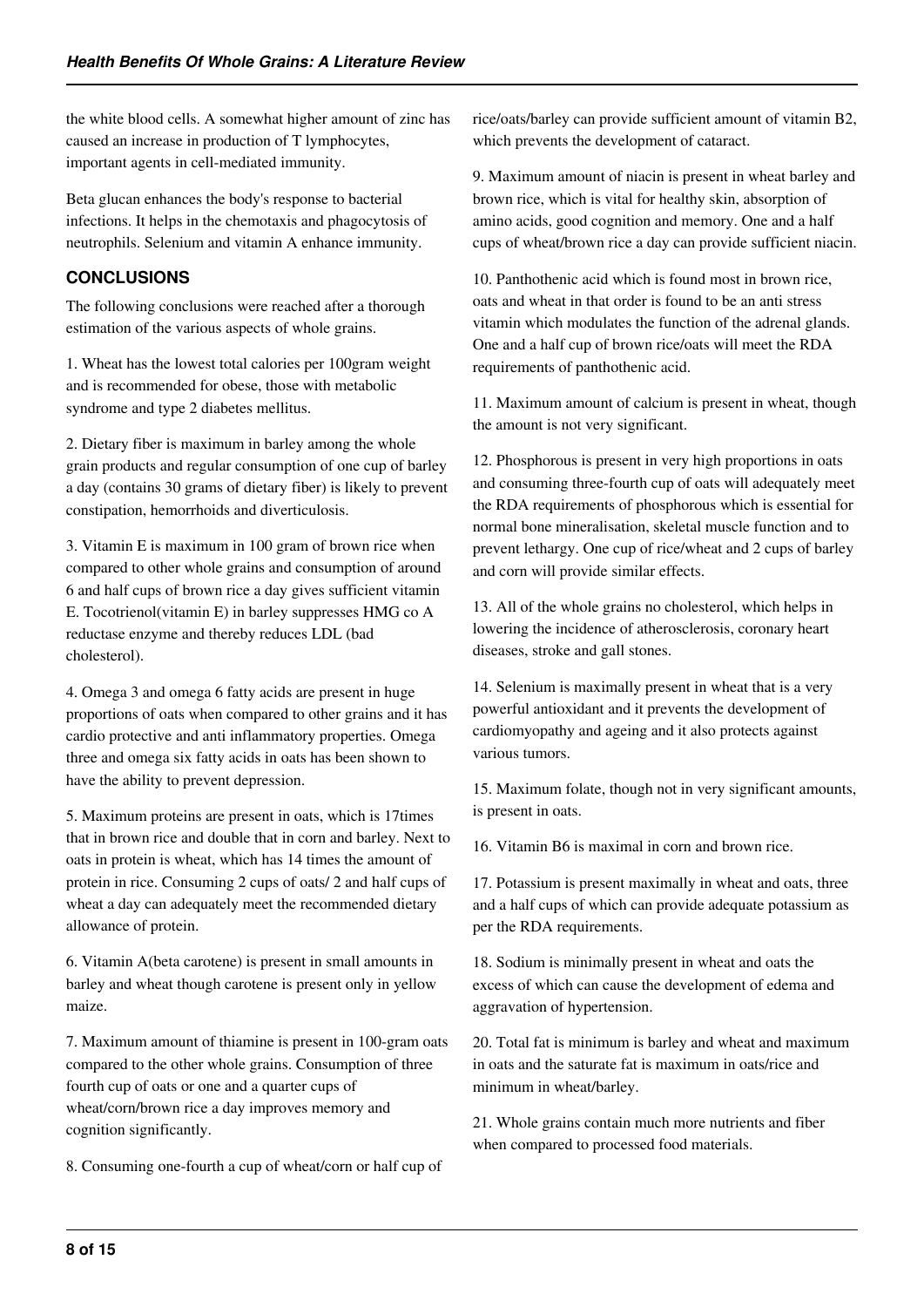22. Phtyooestrogens and lignan levels are significantly elevated in the urine of people consuming whole grains when compared to those on processed food. Corn, wheat and oats are rich in phtyo estrogens.

23. Consumption of phytooestrogens which are present significantly in corn and wheat on a regular basis reduces the risk of endometrial cancer in women.

24. Studies suggest the potential of phytooestrogens to lower the risk of developing thyroid cancer in all age groups and both sexes.

25. Phtyo oestrogens have oestrogenic and antioestrogenic properties and are of doubtful benefit in preventing and curing breast cancer. Lignans (phytooestrogens) have been shown to reduce breast cancer by their antioxidant action. These findings are contradictory and a final conclusion is yet to be reached due to lack of further evidence.

26. Preliminary evidence suggests that phtyoestrogens inhibit the growth of prostate cancer cells, however further research needs to be done before conforming the association. Flavenoids have been shown to limit the growth of bronchial tumor cells.

Whole grains are found to prolong the survival rate of patients (smokers and non smokers) with bronchial carcinoma as per a large case control study. Some studies suggest that this might be due to the action of lignans. However, solid clinical evidence is lacking.

27. Phyto estrogens like isoflavanes and lignans have beneficial effects on diabetes mellitus type 2 and obesity. This calls for further studies to find the mechanisms of action of these agents in lowering blood sugar and body weight.

28. People with osteoporosis have been found to have lower levels of isoflavanoids when compared to healthy individuals. There is scope for further research regarding the beneficial effects of isoflavanoids in whole grains in lowering the risk of developing osteoporosis.

29. Regular consumption of whole grain containing lignans and isoflavanoids was found to significantly lower the risk of developing colon cancer. This is an important finding as dietary intake is potentially modifiable. However, there is not many studies have been conducted on the anti tumerogenic properties of isoflavanoids and lignans.

30. Isofalvanes have been found to alleviate the symptoms of

post menopause like hot flushes, mood variations, cardiac symptoms and osteoporosis associated with menopause.

31. Consumption of corn, wheat and oats is associated with significant decrease in oestrogen levels.

32. Whole grains are abundant in anti oxidants like selenium, riboflavin, tototrienol, lignans, phytic acid and vitamin E.

33. Antioxidants, along with other components in whole grains act to reduce many chronic diseases as discussed in many observational studies conducted world-wide.

34. Phtyic acid (IP6) in whole grains is found to be useful in inhibiting the growth of breast cancer, rhabdomyosarcoma, prostate cancer and pancreatic cancer cells, there is still lacking solid clinical evidence in these areas. It has been found that IP6 effectively kills the cells of rhabdomyosarcoma both in vivo and invitro. Animal studies are underway to establish phytic acid as an anticancer agent in the treatment of androgen dependant prostatic cancer and malignant melanoma on the assumption that the anticancer effects are due to the apoptotic properties of phytic acid. It has been found to reduce mammary tumor in rats.

35. It has been proposed that phytic acid has anti HIV properties (inhibits the replication of HIV virus). Studies are underway to develop newer drugs in HIV treatment and the addition of phytic acid as an adjuvant is being considered.

36. Phytic acid prevents fatty liver by its hypolipedemic actions as suggested by preliminary studies and is thought to prevent the progression of acute hepatitis to chronic hepatitis. So far, there is no strong clinical evidence to support this hypothesis.

37. IP6 (Phytic acid) found in whole kernel corn and brown rice has been found to activate natural killer cell function and thereby inhibit cancer.

38. Vitamin E as a cancer inhibitor exerts its effect by preventing the formation of carcinogens from precursor compounds.

38. Selenium in wheat, barley and brown rice is a powerful antioxidant that keeps glutathione in the reduced state, as well as a suppressing agent, or inhibitor, that prevents the expression of neoplasia in cells that have been exposed to a carcinogen previously.

39. A phenolic acid in wheat bran, ferulic acid, exerts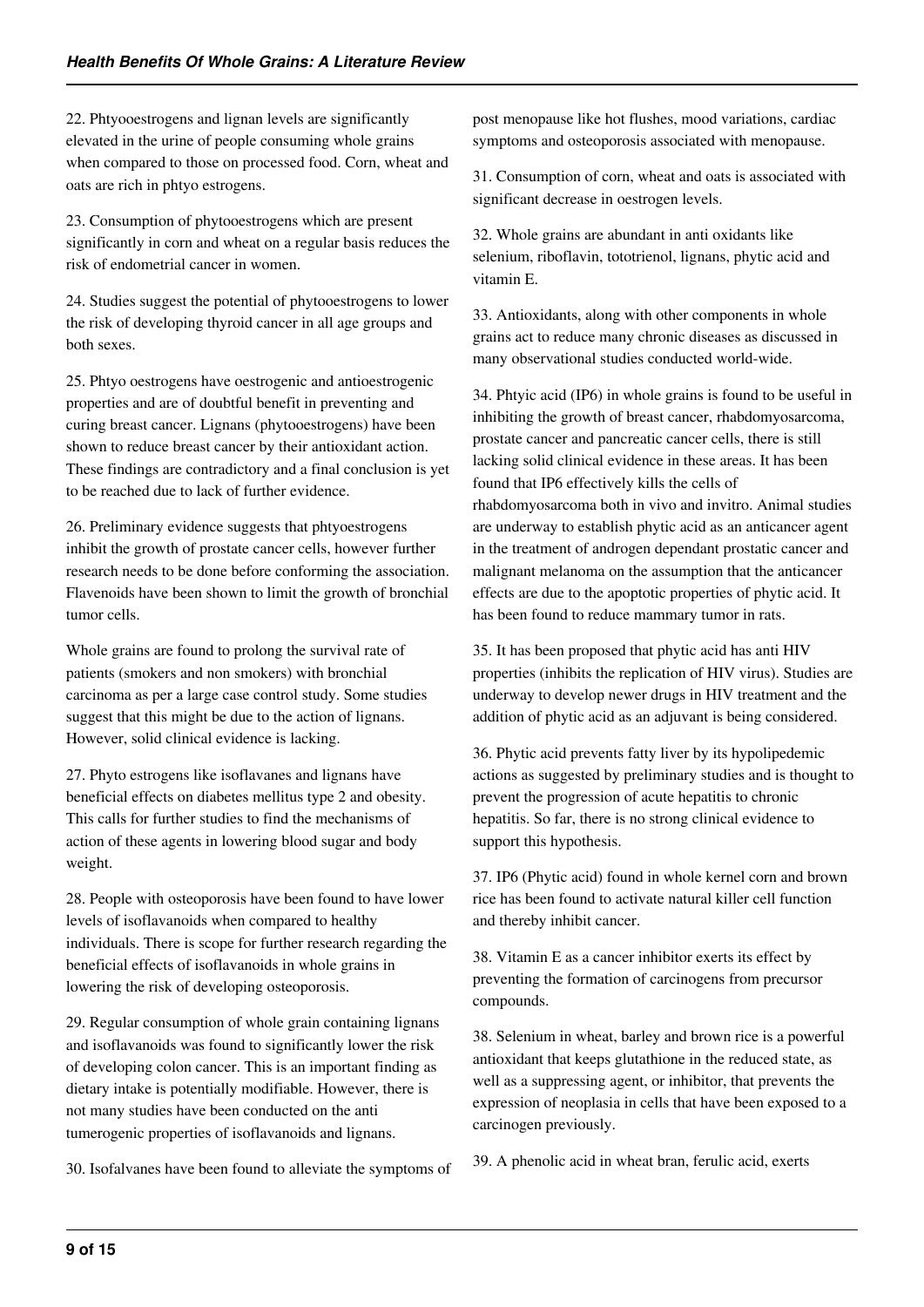antitumour effects by means of its detoxification reactions like the phase II conjugation reactions, preventing formation of carcinogens from precursors and by acting at the cellular level. It is proposed that phenolic acids might have a role in preventing and treatment of early stages of colon cancer.

40. Short-chain fatty acid in whole grains has been related to lowered serum cholesterol and decreased risk of cancer.

41. Soluble dietary fiber in oat bran, rolled oats and barley has been shown to help lower LDL cholesterol levels (the bad cholesterol), and therefore reduces the risk of coronary heart disease.

42. Insoluble dietary fiber in wheat bran also has been associated with decreased cardiovascular disease risk.

43. Oats, rye, and barley contain about one-third soluble fiber and two-thirds insoluble fiber. Soluble fiber is associated with cholesterol-lowering effects and improved glucose response, whereas insoluble fiber is associated with improved laxation. Wheat is lower in soluble fiber.

44. Coarse bran delays gastric emptying and accelerate small bowel transit.

45. Whole grain foods tend to have a low glycaemic index because of the larger particle size and high content of viscous fiber. Intact whole grains of barley, rice, oats, corn, and wheat have glycemic indexes of 36–81, with barley and oats having the lowest values (18). Foods with low glycemic index are best for patients with type 1 and type 2 diabetes mellitus.

46. Wheat bran has been found to be the type of fiber most consistently shown to inhibit carcinogenesis.

47.Consumption of fructooligosaccharides in whole grains increased bifidobacteria in the gut (beneficial to humans) while decreasing concentrations of Escherichia coli, clostridia, and bacteroides (harmful bacteria).

48. High intakes of dietary fiber were associated with a lower risk of colorectal adenoma, after adjustment for potential dietary and non-dietary risk factors.

49. Whole grain has a favorable effect in reducing the risk of upper aero-digestive and respiratory tract neoplasms. However, there is only preliminary evidence to support this hypothesis.

50. A large prospective cohort study pointed out that

consumption of dietary fiber in barley, oats and wheat has shown to reduce the risk of mortality.

51. Cereals and breads made from whole wheat can help prevent the development of cholesterol gallstones as pointed out in various studies.

52. Phosphorous in oats, rice and wheat favors bone gone and bone mineralisation and prevents the development of osteoporosis.

53. Zinc in oats and wheat is also thought to help utilize and maintain body levels of vitamin A. There is future scope for research in this field and whether vitamin A – zinc combinations are a better alternative for treatment of vitamin A deficiency than vitamin A alone.

54. By helping collagen formation, zinc may also improve wound healing. This calls for clinical trials involving zinc oral and topical in non-healing ulcers and post operative wound dressings.

55. Zinc aids the skin's oil glands and so may help in acne problems. This might account for the use of zinc in talcum powders.

56. Zinc is important in male sex organ function and reproductive fluids. It is in high concentration in the prostate gland as well as in the eye, liver, and muscle tissues suggesting its functions in those areas. Zinc can be tried in the future in preparations for treating impotence infertility in males.

57. Zinc is a powerful antioxidant and is therefore an anticancer agent. Studies are underway to use zinc as an adjuvant in treating cancers of breast, bronchus and colon.

58. Zinc has been shown to improve cell-mediated immunity by increasing the number of T lymphocytes and there is scope for using zinc as an adjuvant in anti HIV therapy where, many symptoms are due to a decrease in cell medicated immunity.

59. Zinc in oats improves memory and cognition.

60. Thiamine in oats, wheat, corn and brown rice can improve symptoms of congestive heart failure and enhance cognition and memory.

61. Studies have shown that thiamine in oats can slow down the progression of HIV to AIDS and enhance the overall survival rate of HIV patients.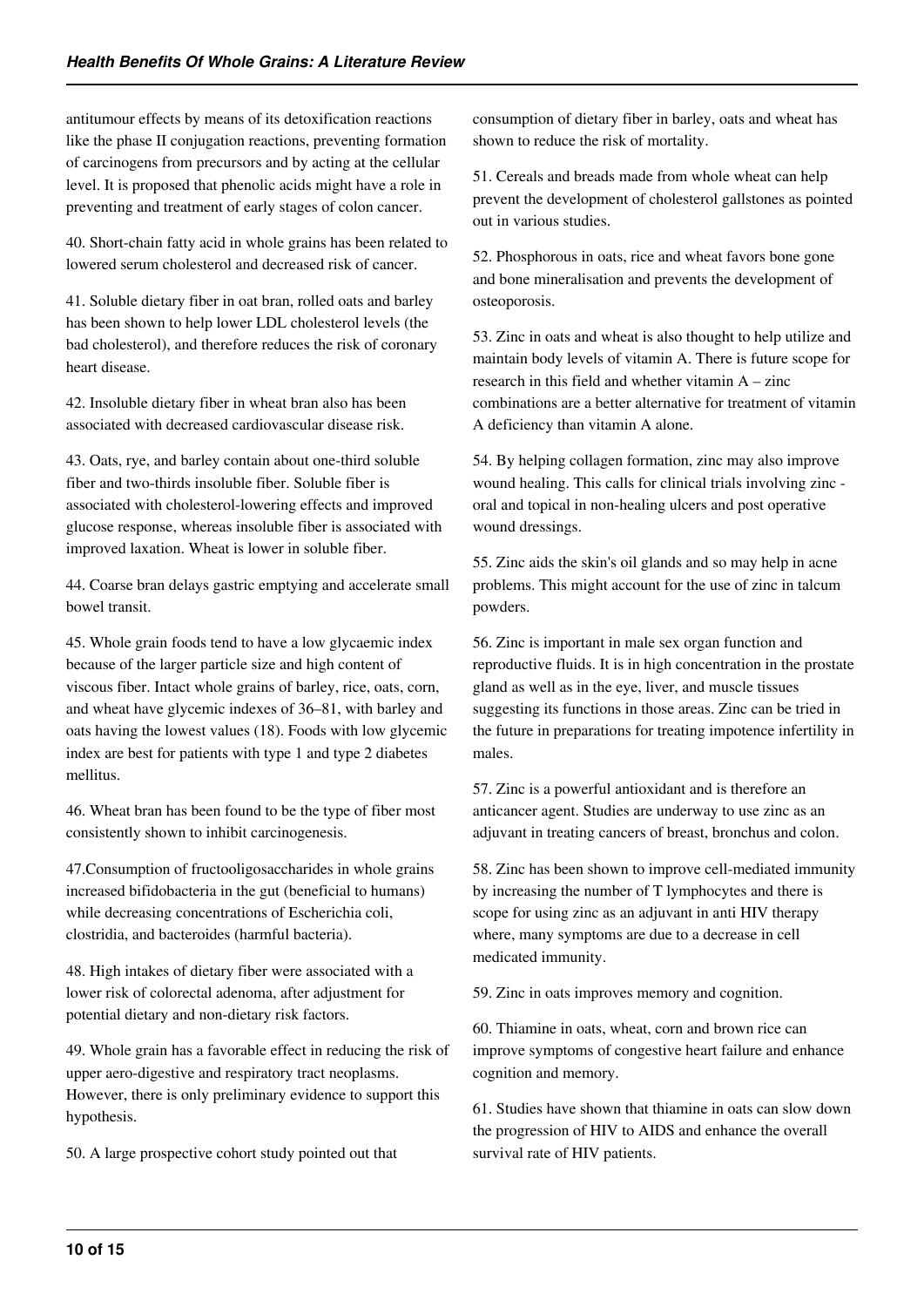62. Weak and contradictory evidence hints that thiamine may be helpful for Alzheimer's disease. However, this theory lacks solid supporting clinical evidence. A proposed mechanism of action is via acetylcholine.

63. Vitamin B1 (thiamine) has also been proposed as a treatment for epilepsy, canker sores, and fibromyalgia. No significant clinical evidence exists so far in support of this proposal.

64. Preliminary evidence suggests that riboflavin in whole grain wheat and corn has antimigraine properties comparable to those in the conventional antimigraine drugs.

65. B-complex vitamins in oats, wheat, rice bran and barley may help alleviate stress and reduce symptoms of depression, frequently associated with eating disorders.

66. Lower levels of riboflavin are associated with inflammatory arthritis, carpel tunnel syndrome, Cohn's disease and atherosclerosis. However, conclusive evidence is still lacking except that for carpel tunnel syndrome.

67. Beta glucans in wheat and oats increases the body's immune response to bacterial infections. It has been proven to help the chemotaxis of neutrophils towards the bacteria and in the phagocytosis of the bacterial pathogens

68. Substitution of whole for refined grain has been suggested to reduce chronic disease risk in the United States.

69. Whole-grain breakfast cereal intake was found to be inversely associated cardiovascular disease-specific mortality, independent of age; body mass index; smoking; alcohol intake; physical activity; history of diabetes, hypertension, or high cholesterol; and use of multivitamins.

70. Whole-grain intake was inversely associated with body mass index, waist-to-hip ratio, total cholesterol, LDL cholesterol and fasting insulin.

71. An inverse association was observed between whole grain intake and ischemic stroke risk. Three studies have shown that serum homocysteine is found to be lower in people consuming whole grains and is a contributory factor in preventing the development of stroke.

72. Substituting whole for refined-grain products may decrease the risk of developing type 2 diabetes mellitus. This information is helpful in the primary prevention of diabetes mellitus.

73. Increase in the consumption of whole grain fiber in oats and barley has been shown to reduce the carcinogenic effects of bacteria and bile in the colon by forming bulk in stools and decrease in bile acid production and prevents constipation.

Insoluble fiber (found in large amounts in whole wheat and brown rice) increases fecal bulk and speeds up transit in the colon. Cancer-causing agents thus have less time in contact with cells lining the large intestine.

74. Butyric acid and propionic acid produced during the degradation of dietary fiber has been found to protect against bowel cancer in rats.

75. Avenathamides in oats prevents free radical injury by LDL cholesterol.

76. Dietary fiber has been shown to reduce estrogen levels and thereby reduce the incidence of estrogen dependant tumors. Fibers also decrease bacteria that help to absorb estrogen into the body.

77. Vitamin B12 (cyanocobalamine) in barley, whole grain corn and brown rice is found to improve the functioning of the nervous system.

78. Niacin in wheat, brown rice and barely helps reduce total cholesterol and lipoprotein A levels, LDL,VLDL(bad cholesterol) and increases HDL (good cholesterol) and prevents platelet aggregation, which is useful in prophylaxis of myocardial infarction

79. By reducing blood sugar levels in patients with type 2 diabetes mellitus, whole grains while consumed without processed food, reduces the incidence of periodontitis and provides healthy gums. It is yet to be proven whether this benefit occurs in non-diabetic individuals also and if this effect might also be due to some other mechanisms like local action of fiber causing removal of plaques.

80. Copper, present maximally in oats, is found to reduce inflammation in arthritis, and further evidence is awaited to prove this fact conclusively.

81. Phenolics are found to cause acidification of urine and are found to have the property of reducing the occurrence of urinary tract infections. This needs further evaluation as no studies have been conducted so far in this area.

82. Whole grains lack vitamin C .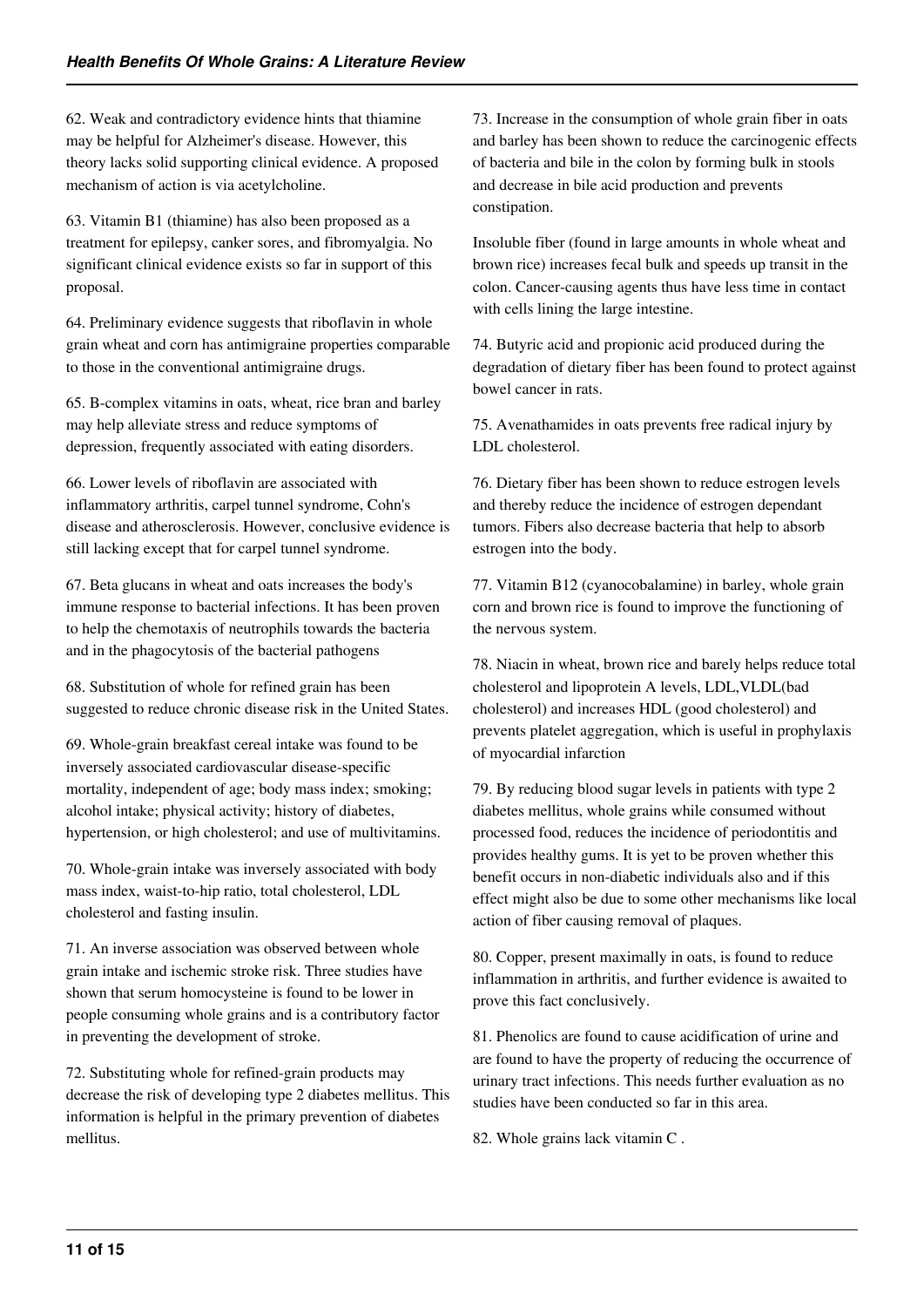83. Magnesium in oats, wheat and rice acts as a co-factor for insulin secretion, and this might be attributed to its role in prevention and management of diabetes mellitus. However, this has not been proved by clinical trials.

84. It is proposed that phytic acid/IP 6 can fight fungal infections though this yet remains to be put into practice.

85.IP 6 (phytic acid) potentates the action of adriamycin and tamoxifen in the treatment of breast carcinoma. This might emerge as a future breakthrough in the management of drug resistant breast cancers.

86. Propionic acid produced by insoluble fiber is partly responsible for the cholesterol lowering properties of fiber due to inhibition of HMG Co A reductase.

87. Beta glucan helps to lower cholesterol by binding to bile acids and removing them form the body via feces

88. Iron concentration is maximal in wheat among the various whole grains, two cups of which can protect against nutritional iron deficiency anemia.

## **CORRESPONDENCE TO**

Dr. R. Rajasree Pai MBBS Junior Resident Department Of Pathology SMCSI Hospital Trivandrum, Kerala, India E mail: drrajashree.pai@gmail.com Ph : 91-9846226746

#### **References**

1. Wattenberg LW. Chemoprevention of cancer. Cancer Res 1985;45:1-8.[Medline] 2. Martin PM, Horwitz KB, Ryan DS, McGuire WL.

Phytoestrogen interaction with estrogen receptors in human breast cancer cells. Endocrinology 1978;103:1860-7 3. Wang TTY, Sathyamoorthy N, Phang JM. Molecular effects of genistein on estrogen receptor mediated pathways. Carcinogenesis 1996;17:271-5. 4. Kuiper GGJM, Lemmen JG, Carlsson B, et al. Interaction

of estrogenic chemicals and phytoestrogens with estrogen receptor l. Endocrinology 1998;139:4252-63.

5. Borriello, S. P., Setchell, K. D., Axelson, M. & Lawson, A. M. (1985. Production and metabolism of lignans by the human faecal flora. J. Appl. Bacteriol. 58:37-43.[Medline] 6. Adlercreutz H. Does fiber-rich food containing animal lignan precursors protect against both colon and breast cancer? An extension of the "fiber hypothesis." Gastroenterology 1984;86:761-6.[Medline]

7. Thompson LU, Robb P, Serraino M, Cheung F. Mammalian lignan production from various foods. Nutr Cancer 1991;16:43-52.[Medline]

8. Adlercreutz H, Fotsis T, Bannwart C, Hamalainen E, Bloigu A, Ollus A. Urinary estrogen profile determination in young Finnish vegetarian and omnivorous women. J Steroid Biochem 1986;24:289-96.[Medline]

9. Adlercreutz H, Mazur W. Phyto-oestrogens and western diseases. Ann Med 1997;29:95-120.[Medline]

10. Thompson, L. U. (1998. Experimental studies on lignans and cancer. Baillieres Clin. Endocrinol. Metab.

12:691-705.[Medline] 11. Adlercreutz, H. (2002. Phyto-oestrogens and cancer. Lancet Oncol 3:364-373.[Medline] 12. Adlercreutz, H. & Mazur, W. (1997. Phyto-oestrogens and Western diseases. Ann. Med. 29:95-120.[Medline] 13. Martin PM, Horwitz KB, Ryan DS, McGuire WL. Phytoestrogen interaction with estrogen receptors in human breast cancer cells. Endocrinology 1978;103:1860-7.[Abstract] 14. Markiewicz L, Garey J, Adlercreutz H, Gurpide E. In vitro bioassays of non-steroidal phytoestrogens. J Steroid Biochem Mol Biol 1993;45:399-405.[Medline] 15. Crandall DL, Busler DE, Novak TJ, et al. Identification of estrogen receptor beta RNA in human breast and abdominal subcutaneous adipose tissue. Biochem Biophys Res Commun 1998;248:523-6.[Medline] 16. Kuiper GGJM, Lemmen JG, Carlsson B, et al. Interaction of estrogenic chemicals and phytoestrogens with estrogen receptor **I**. Endocrinology 1998;139:4252-63.[Abstract/Free Full Text] 17. Akiyama T, Ishida J, Nakagawa S, et al. Genistein, a specific inhibitor of tyrosine-specific protein kinases. J Biol Chem 1987;262:5592-5.[Abstract/Free Full Text] 18. Okura A, Arakawa H, Oka H, et al. Effect of genistein on topoisomerase activity and on the growth of  $\bar{V}$ al 12] Haras-transformed NIH 3T3 cells. Biochem Biophys Res Commun 1988;157:183-9.[Medline] 19. Markovits J, Linassier C, Fosse P, et al. Inhibitory effects of the tyrosine kinase inhibitor genistein on mammalian DNA topoisomerase II. Cancer Res 1989;49:5111-7.[Medline] 20. Linassier C, Pierre M, LePecq J-B, Pierre J. Mechanisms of action in NIH-3T3 cells of genistein, an inhibitor of EGF receptor tyrosine kinase activity. Biochem Pharmacol 1990;39:187-93.[Medline] 21. Am J Epidemiol. 2001 Sep 1;154(5):434-41. Horn-Ross PL, John EM, Lee M, Stewart SL, Koo J, Sakoda LC, Shiau AC, Goldstein J, Davis P, Perez-Stable EJ. 22. I J Natl Cancer inst. 2003 Aug 6;95(15):1158-64. Horn-Ross PL, John EM, Canchola AJ, Stewart SL, Lee MM 23. Cancer Epidemiol Biomarkers Prev. 2002 Jan;11(1):43-9 Horn-Ross PL, Hoggatt KJ, Lee MM 24. Peterson and Barnes 1993 Peterson G., Barnes S. Genistein and biochanin-A inhibit the growth of human prostate cancer cells but not epidermal growth factor receptor tyrosine autophosphorylation. Prostate 1993;22:335-345[Medline]. 25. Adlercreutz 1990 Adlercreutz H. Western diet and Western diseases: some hormonal and biochemical mechanisms and associations. Scand. J. Clin. Lab. Investig. 1990;50(suppl. 20):13-23 26. Cas Lek Cesk. 2000 Dec;139 Suppl 1:31-3. 27. Dietary Phytoestrogen Intake Is Associated with Reduced Colorectal Cancer Risk. J Nutr. 2006 Dec;136(12):3046-3053.) 28. Isoflavones in menopause women Med Clin (Barc). 2006 Sep 9;127(9):352-6. Spanish. PMID: 16987456 29. Fraser GE, Sabate J, Beeson WL, Strahan TM. A possible protective effect of nut consumption on risk of coronary heart disease. The Adventist Health Study. Arch Intern Med 1992;152:1416-24.[Abstract] 30. Raicht RF, Cohen BI, Fazzini EP, Sarwal AN, Takahashi M. Protec tive effect of plant sterols against chemically induced colon tumors in rats. Cancer Res 1980;40:403-5.[Medline] 31. Onyeneho SN, Hettiarachchy NS. Antioxidant activity of durum wheat bran. J Agric Food Chem 1992;40:1496-1500. 32. Journal of the American College of Nutrition, Vol. 19,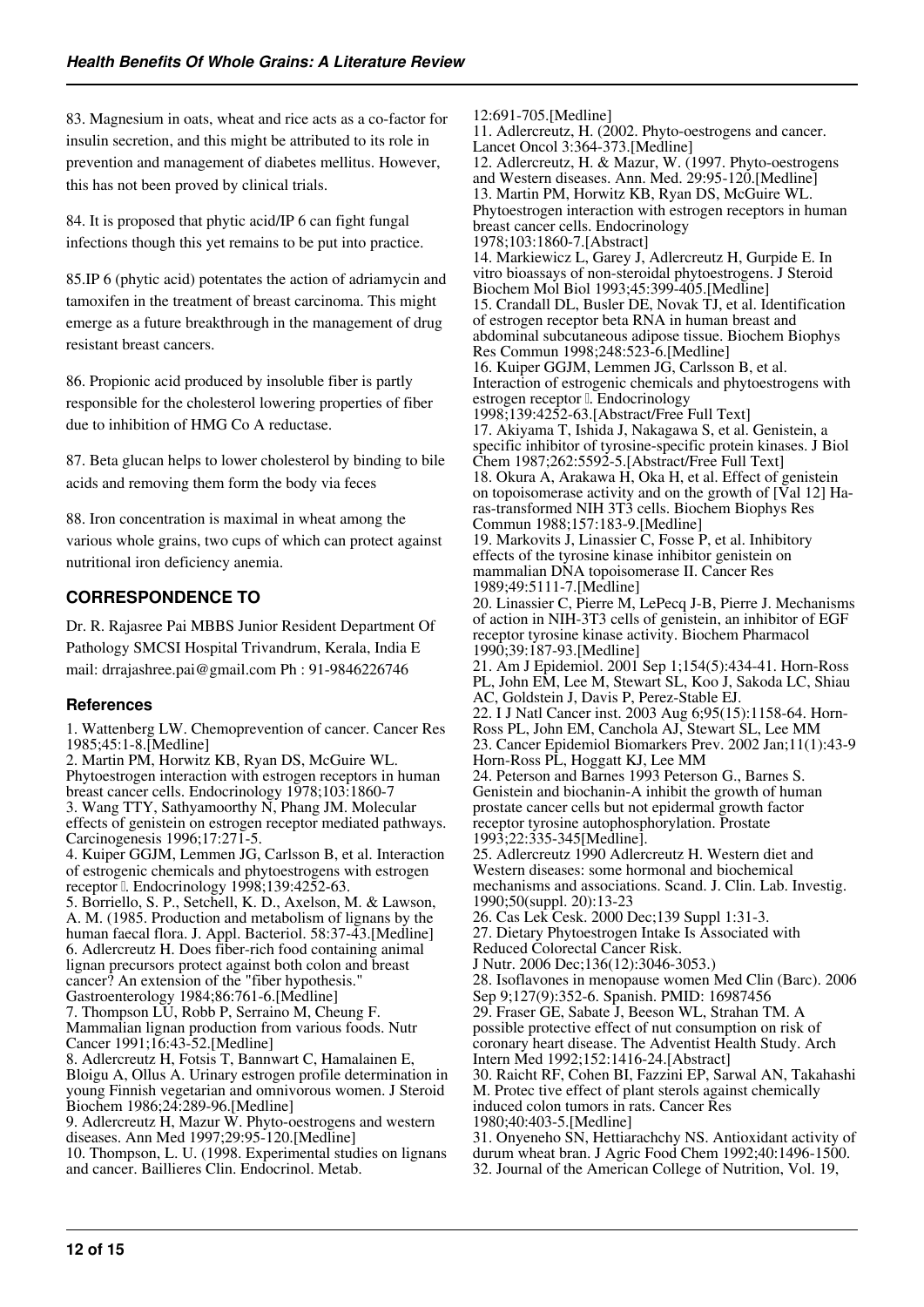No. 90003, 312S-319S (2000. Harold E. Miller, PhD, Fred Rigelhof, Leonard Marquart, PhD, RD, Aruna Prakash, PhD and Mitch Kanter, PhD. 33. Journal of the American College of Nutrition, Vol. 19, No. 90003, 312S-319S (2000) 34. Graf E, Eaton JW. Suppression of colon cancer by dietary phytic acid. Nutr Cancer 1993;19:11-9.[Medline] 35. J Surg Res. 2005 Jun 15;126(2):199-203. Somasundar P, Riggs DR, Jackson BJ, Cunningham C, Vona-Davis L, McFadden DW. 36. Prostate cancer and inositol hexaphosphate IP6 : efficacy and mechanisms. Anticancer Res. 2005 Jul-Aug;25(4):2891-903. Singh RP, Agarwal R. Department of Pharmaceutical Sciences, School of Pharmacy, University of Colorado Health Sciences Center, Denver, CO 80262, USA. 37. Novel anticancer function of inositol hexaphosphate IP6 : inhibition of human rhabdomyosarcoma in vitro and in vivo. Anticancer Res. 1998 May-Jun;18(3A):1377-84. 38. Anti-HIV-1 activity of myo-inositol hexaphosphoric acid ( IP6 . and myo-inositol hexasulfate(IS6). Anticancer Res. 1999 Sep-Oct;19(5A):3723-6. 39. Anticancer Res. 1999 Sep-Oct;19(5A):3695-8. Laboratory of Nu tritional Science, Faculty of Education, Hiroshima University, Japan. 40. PMID: 11366552 [PubMed - indexed for MEDLINE] 41. Agarwal C, Dhanalakshmi S, Singh RP, Agarwal R. PMID: 15548374 [PubMed - indexed for MEDLINE] 42. Int J Oncol. 2003 Nov;23(5):1413-8. Sharma G, Singh RP, Agarwal R. 43. J Surg Res. 2006 Jun 1;133(1):3-6. Epub 2006 Mar 23. 44. Collins FW: Oat phenolics: Structure, occurrence and function. In Webster F (ed): 'Oats: Chemistry and Technology.' St Paul, MN: Am Assoc Cereal Chem, pp 227-296, 1986. 45. Steinmetz KA, Potter JD. Vegetables, fruit, and cancer. II. Mechanisms. Cancer Causes Control 1991:2:427-42.[Medline] 46. AsiaPacificJournalofClinicalNutrition Volume 9 Issue s1 Page S23 October 2000 47. Cummings J, Bingham S, Heaton K, Eastwood M. Fecal weight, colon cancer risk and dietary intake of nonstarch polysaccharide (dietary fiber). Gastroenterology 1992;103:1783-7.[Medline] 48. Am J Clin Nutr. 2002 May;75(5):848-55. 49. American heart association web site http://www.americanheart.org/presenter.jhtml?identifier=30 42737 50. Chandaila et al..Chandalia M, Garg A, Lutjohann D, von Bergmann K, Grundy SM, Brinkley LJ. N Engl J Med.2000;342:1392-8. 51. Jenkins DJ, Wolever TM, Jenkins AL, et al. Low glycemic response to traditionally processed wheat and rye products: bulgur and pumpernickel bread. Am J Clin Nutr 1986;43:516-20.[Abstract] 52. McIntyre A, Gibson PR, Young GP. Butyrate production from dietary fiber and protection against large bowel cancer in a rat model. Gut 1993;34:386-91.[Abstract] 53. Jenkins DJ, Wesson V, Wolever TM, et al. Wholemeal versus wholegrain breads: proportion of whole or cracked grain and the glycaemic response. BMJ 1988;297:958-60.[Medline] 54. Int J Cancer. 2002 May 10;99(2):267-72. Kasum CM, Jacobs DR Jr, Nicodemus K, Folsom AR. 55. Gibson GR, Beatty ER, Wang X, Cummings JH. Selective stimulation of bifidobacteria in the human colon

by oligofructose and inulin. Gastroenterology 1995;108:975-82.[Medline] 56. Buddington RK, Williams CH, Chen SC, Witherly SA. Dietary supplement of neosugar alters the fecal flora and decreases activities of some reductive enzymes in human subjects. Am J Clin Nutr 1996;63:709-16.[Abstract] 57. Am J Clin Nutr. 2003 Nov;78(5):920-7. Liu S, Willett WC, Manson JE, Hu FB, Rosner B, Colditz G 58. Jacobs DR, Pereira MA, Meyer KA, Kushi LH. J Am Coll Nutr. 2000;19(3 Suppl):326S-330S. 59. American Journal of Gastroenterology 60. Benton D, Griffiths R, Haller J et al. Thiamine supplementation mood and cognitive functioning. Psychopharmacology (Berl). 1997;129:66-71. 61. Tang AM, Graham NHM, Kirby AJ, et al. Dietary micronutrient intake and risk of progression to acquired immunodeficiency syndrome (AIDS. in human immunodeficiency virus type 1 (HIV-1)-infected homosexual men. Am JEpidemiol. 1993;138:937-951. 62. Gold M, Hauser RA, Chen MF. Plasma thiamine deficiency associated with Alzheimer's disease but not Parkinson's disease. Metab Brain Dis. 1998;13:43-53. 63. Bettendorff L, Mastrogiacomo F, Wins P, et al. Low thiamine diphosphate levels in brains of patients with frontal lobe degeneration of the non-Alzheimer's type. J Neurochem. 1997;69:2005-2010. 64. American Journal of Clinical Nutrition, Vol. 83, No. 6, 1395-1400, June 2006 Anwar T Merchant, Waranuch Pitiphat, Mary Franz and Kaumudi J Joshipura. 65. Steffen L., Jacobs DR Jr, Stevens J, Shahar E, Carithers T and Folsom AR. Am J Clin Nutr. 2003 Sept;78:383-390 66. Liu S, Sesso HD, Manson JE, Willett WC, Buring JE. Am J Clin Nutr. 2003Mar;77:594-9. 67. Liu SM, Stampter, MJ, Hu FB, Giovannucci E, Rimm E, Manson JE, Hennekens CH, Willett WC. Am J Clin Nutr. 1999;70:412-429. 68. Type 2 diabetes and the vegetarian diet Jenkins D, Kendall C, Marchie A , Jenkins A, Augustin L, Ludwig D, Barnard N and Anderson, J. Am J Clin Nutr. 2003 Sep;78(3):610S-616S. 69. Whole-grain intake and the risk of type 2 diabetes: a prospective study in men. Fung TT, Hu FB, Pereira MA, Lui S, Stampfer MJ, Colditz GA, Willett WC. Am J Clin Nutr. 2002 Sep;76(3):535-40. 70. Whole Grain Consumption and Risk of Ischemic Stroke in Women: A Prospective Study Liu S, Manson J, MD, Stampfer M, Rexrode K, Hu F, Rimm E, Willett W JAMA. 2000;284:1534-1540. 71. McKeown NM, Meigs JB, Liu S, Wilson PW, Jacques PF. Am J Clin Nutr. 2002 Aug;76(2):390-8. 72. A prospective study of whole-grain intake and risk of type 2 diabetes mellitus in US women.Liu S, Manson JE, Stampfer MJ, Hu FB, Giovannucci E, Colditz GA, Hennekens CH, Willett WC. Am J Public Health. 2000 Sep;90(9):1409-15. 73. McKeown NM, Meigs JB, Liu S, Wilson PW, Jacques PF. Am J Clin Nutr. 2002 Aug;76(2):390-8.) 74. Slavin JL, Martini MC, Jacobs DR Jr, Marquart L. Am J Clin Nutr. 1999 Sep;70(3 Suppl):459S-463S. Review. 75. Refined and whole grain cereals and the risk of oral, oesophageal and laryngeal cancer.Levi F, Pasche C, Lucchini F, Chatenoud L, Jacobs DR Jr, La Vecchia C.Eu. 76. Jacobs DR, Meyer KA, Kushi LH, Folsom AR. Am J Public Health. 1999;89:322-329. 77. Int J Cancer. 1998 Jul 3;77(1):24-8. Chatenoud L, Tavani A, La Vecchia C, Jacobs DR Jr, Negri E, Levi F,

Franceschi S. .

78. Nutr Cancer. 1995;24(3):221-9.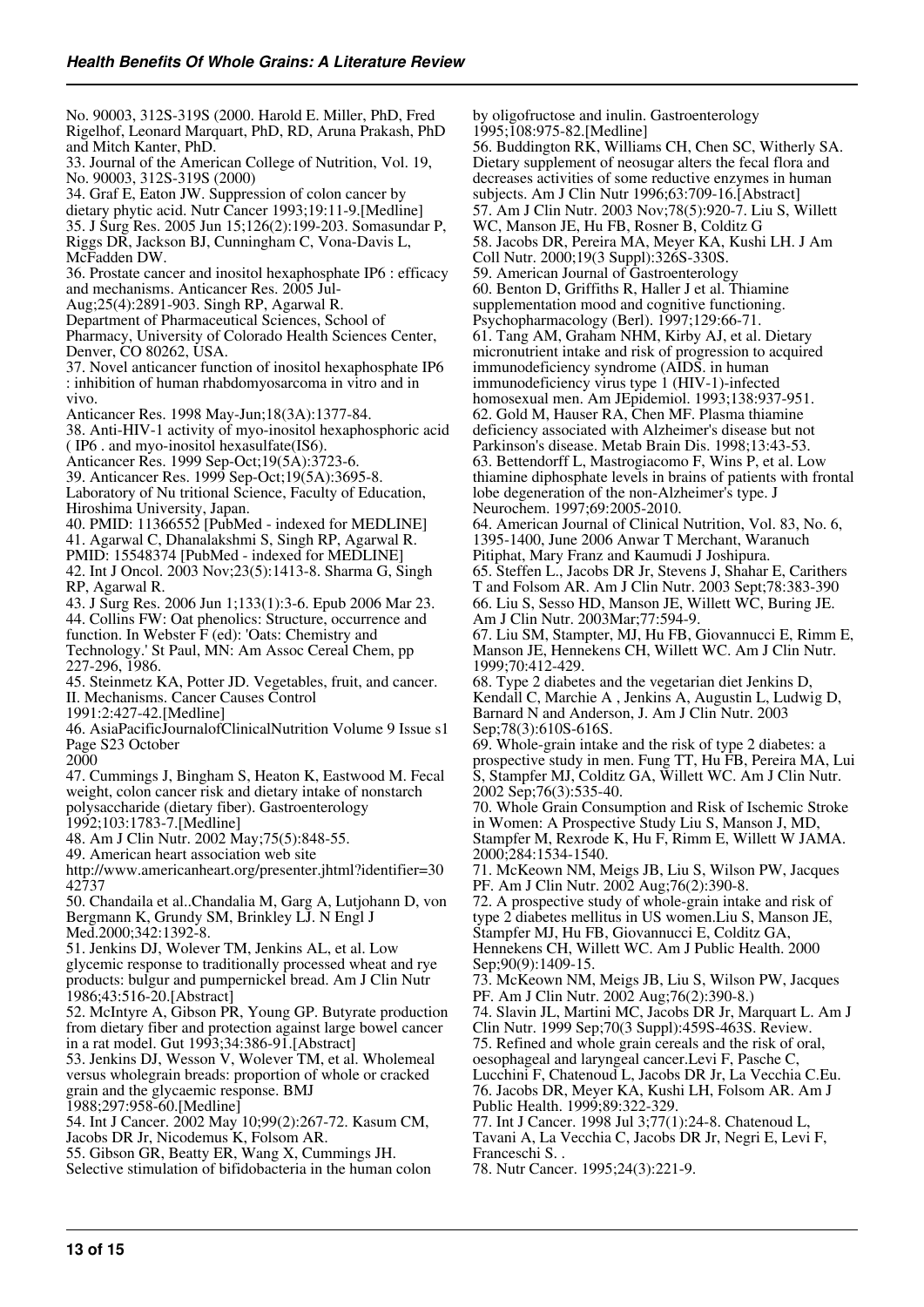79. Nutr Cancer. 1998;30(2):85-96. Jacobs DR Jr, Marquart L, Slavin J, Kushi LH